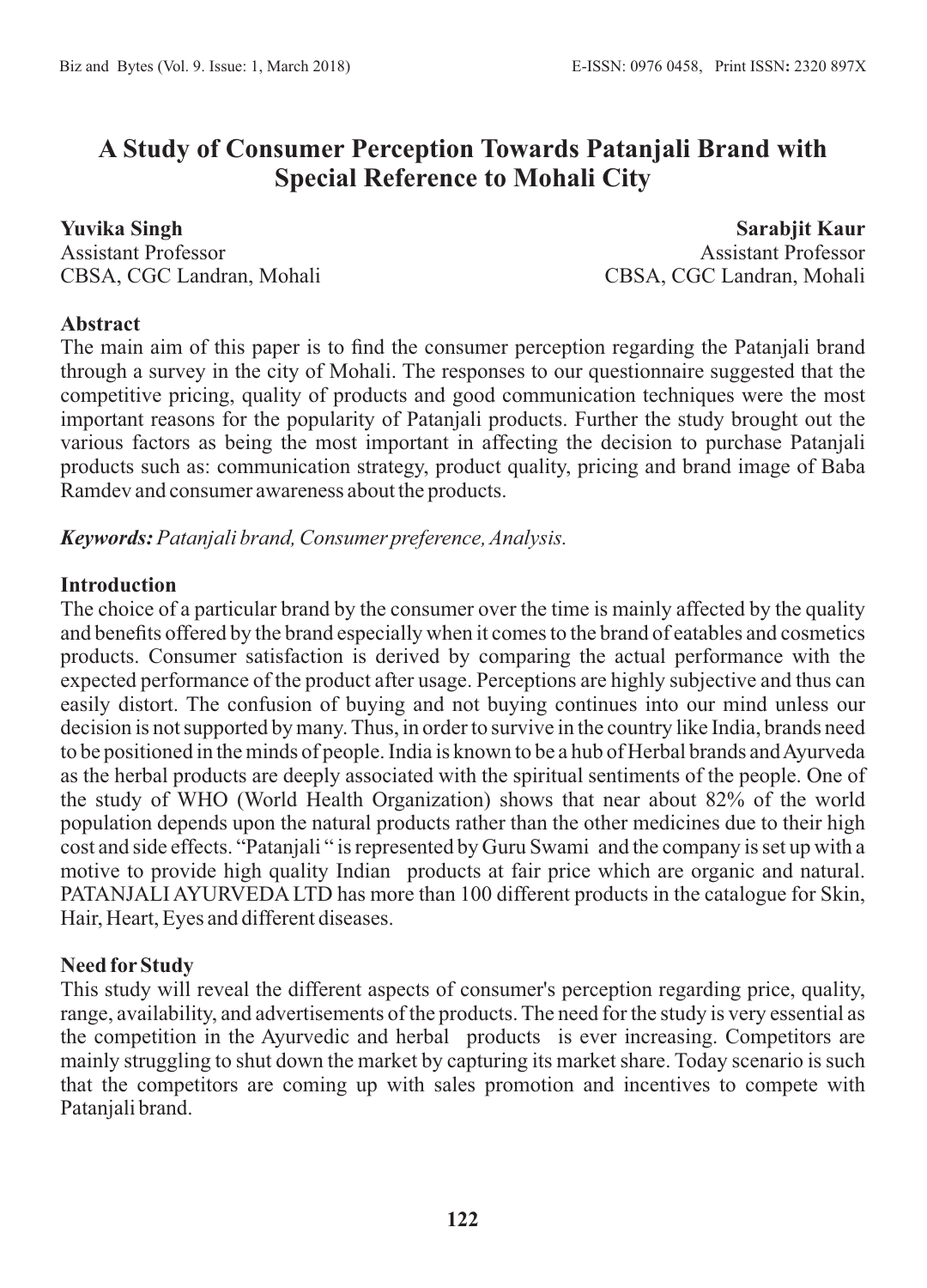#### **Literature Review**

S Anupriya (2017): This paper focused on the fact that consumer satisfaction is derived when he compares the actual performance of the product with the performance he expected out of the usage. Ajeet Kumar & Anshu Ahuja(2017): They studied the factors affecting consumer behavior towards Patanjali products and the association between independent variables and satisfaction level of consumers. K.subbulakshmi1 P.Geethamani(2017): They analyzed the factors influencing the customers to purchase Patanjali cosmetic products. They identified the customers satisfaction level and problems faced by the customers in Patanjali cosmetic products. Dr. Ravindra & Sunita Yadav(2017): Their study attempted to know the perception of consumer and factors affects the consumer while purchasing the Patanjali skin care product irrespective of their age ,gender, income, occupation , educational qualification and residence. G. Gurusanthosini & G. Gomathi(2016): They studied the influence of various factor on the purchase of Patanjali products like price, quality and brand awareness. Dr (CA) Seema Gosher(2017): The study has revealed that the people between the age group of 15-45 are the major consumers of Patanjali products. It was observed that between age group 0f 15-25 years are preferring cosmetics while rest of the age groups prefer food related products. G Satheesh Raju, R Rahul(2016): This study was carried out to know why customers are preferring patanjali products. Patanjali ayurveda home-grown firm in businesses such as food, consumer packaged goods and healthcare.

#### **Objectives of the Study**

To study about the brand perception of 'Patanjali' & the level of satisfaction of the consumers after using 'Patanjali' Products.

#### **Research Methodology**

**Table 1: Age**

For collecting primary data, a survey approach was used and for this purpose research questionnaire consisting of a set of questions was presented to the respondents to know their perception toward Patanjali ayurvedic products

#### **Data Analysis and Interpretations**

1. Sample included about 2% respondents within 15-20 age group, near about 28% respondents within the 20-25 age group, 35% respondents within 25-30 age group and above 30 years.

|      |              | <b>Freque</b> | Percen   Valid |       | Cumulativ |
|------|--------------|---------------|----------------|-------|-----------|
| Vali | 15-20        |               | 2.0            | 2.0   | 2.0       |
| d    | $20 - 25$    | 14            | 27.5           | 27.5  | 29.4      |
|      | $25 - 30$    | 18            | 35.3           | 35.3  | 64.7      |
|      | above        | 18            | 35.3           | 35.3  | 100.0     |
|      | <b>Total</b> | 51            | 100.0          | 100.0 |           |

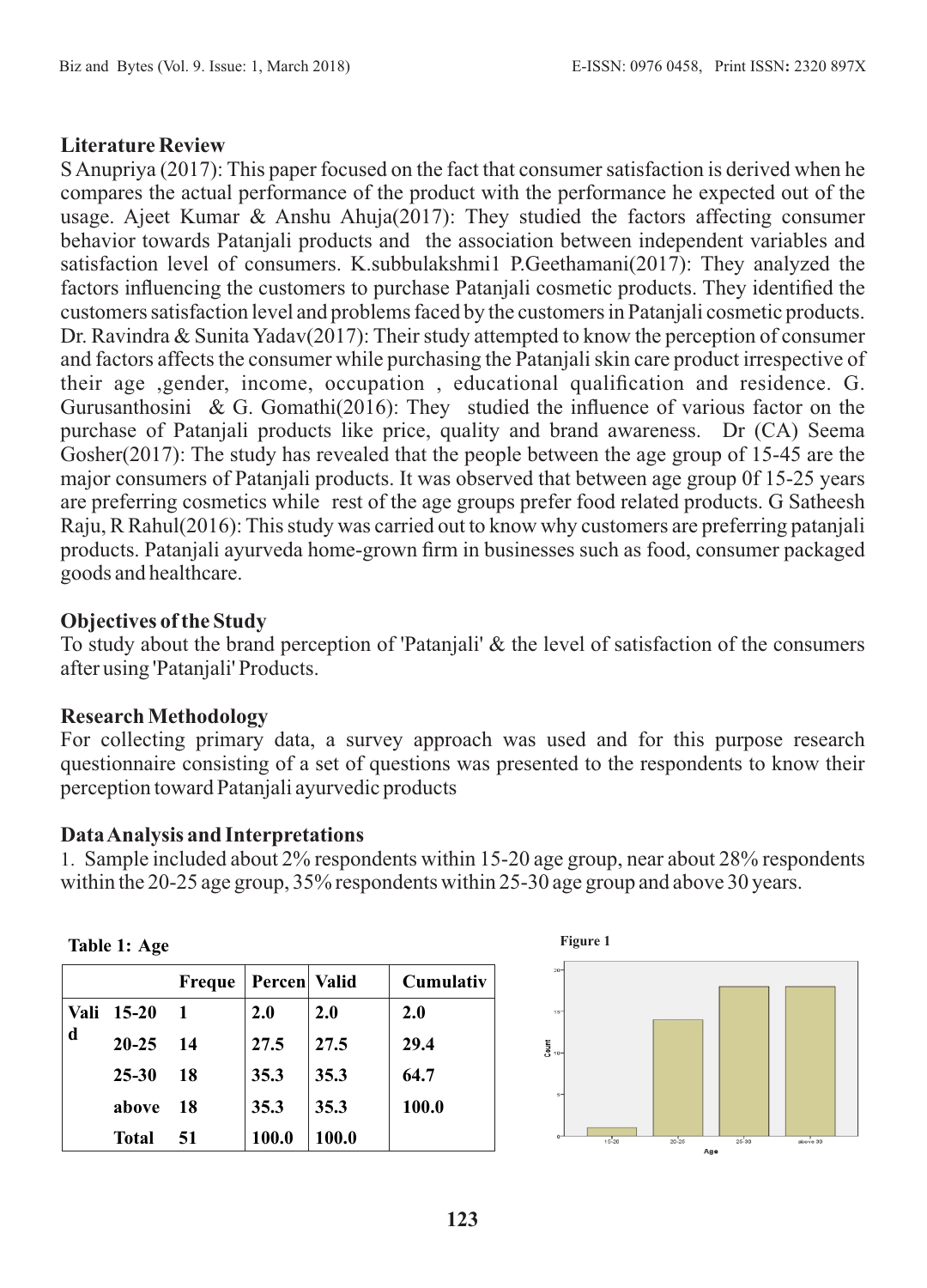**Table 1: Age**

|      | Freque   |  | Percen Valid |       | Cumulativ |
|------|----------|--|--------------|-------|-----------|
| Vali | Male 23  |  | 45.1         | 45.1  | 45.1      |
| d    | Femal 28 |  | 54.9         | 54.9  | 100.0     |
|      | Total 51 |  | 100.0        | 100.0 |           |
|      |          |  |              |       |           |





**1. About 23.5% of the respondents are students, while 55% are employees and the rest fall in others(not working, house wifes, etc.)**

| <b>OCCUP</b><br><b>ATION</b> | Frequenc   Percent |       | <b>Valid</b><br>Percent | <b>Cumulative</b><br>Percent |
|------------------------------|--------------------|-------|-------------------------|------------------------------|
| Valid Student                | 12                 | 23.5  | 23.5                    | 23.5                         |
| <b>Employe</b>               | 28                 | 54.9  | 54.9                    | 78.4                         |
| <b>Other</b>                 | 11                 | 21.6  | 21.6                    | 100.0                        |
| <b>Total</b>                 | 51                 | 100.0 | 100.0                   |                              |



**4. About 16% respondents said that they buy Patanjali products due to its unique features, 43% due to quality, 22% due to its brand value, while rest due to its availability.** 

|       |                | Frequency Percent |       | Valid<br>Percent | Cumulative<br>Percent |
|-------|----------------|-------------------|-------|------------------|-----------------------|
| Valid | Unique         |                   | 15.7  | 15.7             | 15.7                  |
|       | Qualitative    | 22                | 43.1  | 43.1             | 58.8                  |
|       | Brand.image 11 |                   | 21.6  | 21.6             | 80.4                  |
|       | Availability   | 10                | 19.6  | 19.6             | 100.0                 |
|       | Total          | 51                | 100.0 | 100.0            |                       |



**5. Study shows that 18% respondents are interested in this brand due to medicinal value, 31% due to herbal Value, 29% due to cosmetics, while 22 % are interested in its Ayurvedic oil.**

**Figure 3**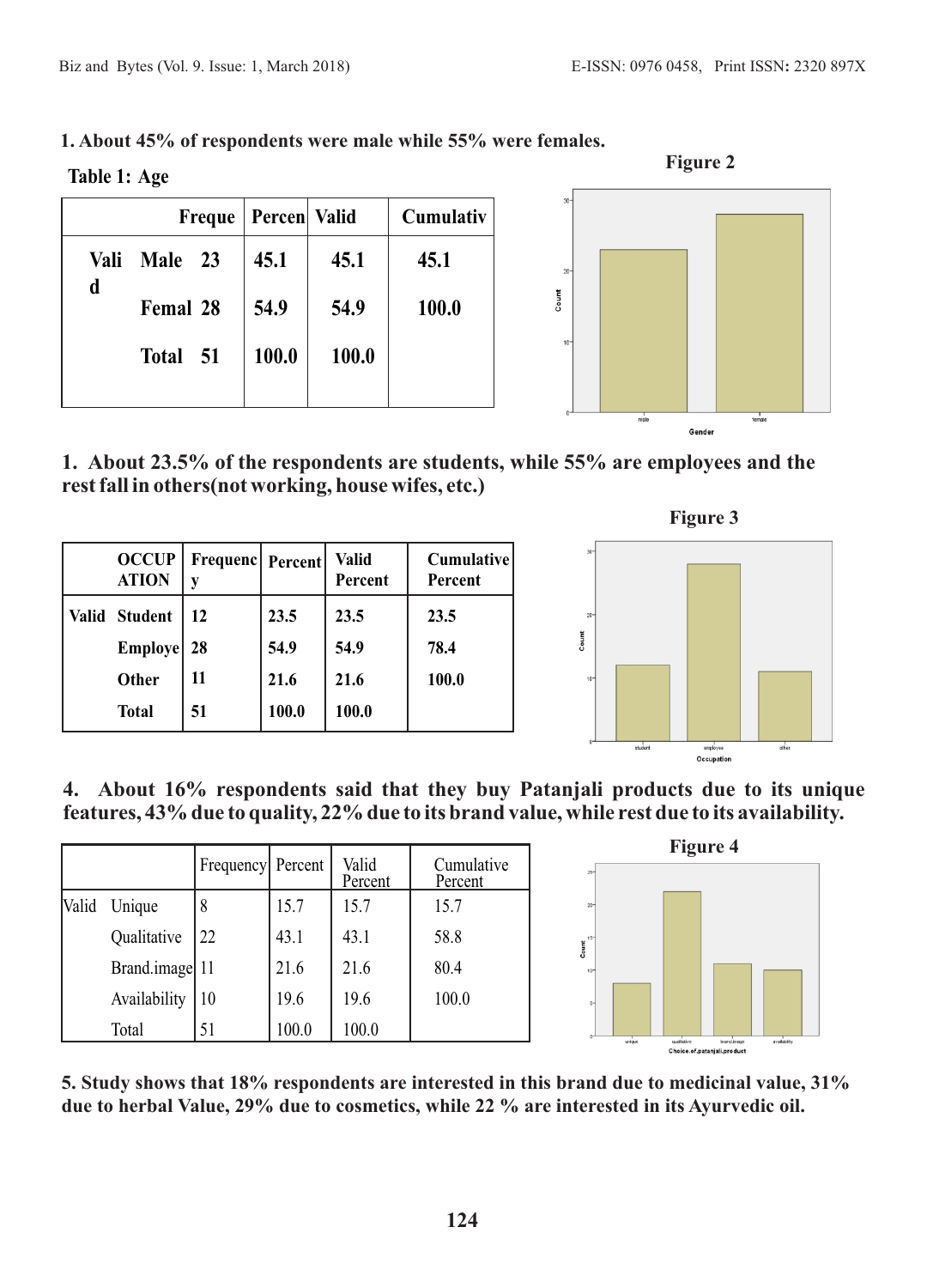|                 | Frequency Percent |       | Valid<br>Percent | Cumulative<br>Percent |
|-----------------|-------------------|-------|------------------|-----------------------|
| Valid Medicines |                   | 17.6  | 17.6             | 17.6                  |
| Herbal          | 16                | 31.4  | 31.4             | 49.0                  |
| Cosmetic        | 15                | 29.4  | 29.4             | 78.4                  |
| Ayurvedic Oil   | 11                | 21.6  | 21.6             | 100.0                 |
| Total           | 51                | 100.0 | 100.0            |                       |





### **5. 77% of the respondents comes to know about the Patanjali brand through television, 4 %**

|          | Frequency Percent |       | Valid<br>Percent | Cumulative<br>Percent |
|----------|-------------------|-------|------------------|-----------------------|
| Valid TV | 39                | 76.5  | 76.5             | 76.5                  |
| Radio    |                   | 3.9   | 3.9              | 80.4                  |
| Magzine  | 10                | 19.6  | 19.6             | 100.0                 |
| Total    | 51                | 100.0 | 100.0            |                       |



#### **5. 75% of the respondents found the advertisements to be traditional, 16% found it trendy, 8 %**

|                   | Frequency Percent |       | Valid<br>Percent | Cumulative<br>Percent |
|-------------------|-------------------|-------|------------------|-----------------------|
| Valid Traditional | 38                | 74.5  | 74.5             | 74.5                  |
| Trendy            |                   | 15.7  | 15.7             | 90.2                  |
| Controversial     |                   | 7.8   | 7.8              | 98.0                  |
| Enjoyable         |                   | 2.0   | 2.0              | 100.0                 |
| Total             | 51                | 100.0 | 100.0            |                       |





#### **5. 57% of the respondents were the regular user of Patanjali products, 37% quite often used them, while 6% used them only when required.**

|                      | Frequency Percent |       | Valid<br>Percent | Cumulative<br>Percent |
|----------------------|-------------------|-------|------------------|-----------------------|
| Valid Regular base   | 29                | 56.9  | 56.9             | 56.9                  |
| Quit.often           | 19                | 37.3  | 37.3             | 94.1                  |
| as and when required | 3                 | 5.9   | 5.9              | 100.0                 |
| Total                | 51                | 100.0 | 100.0            |                       |



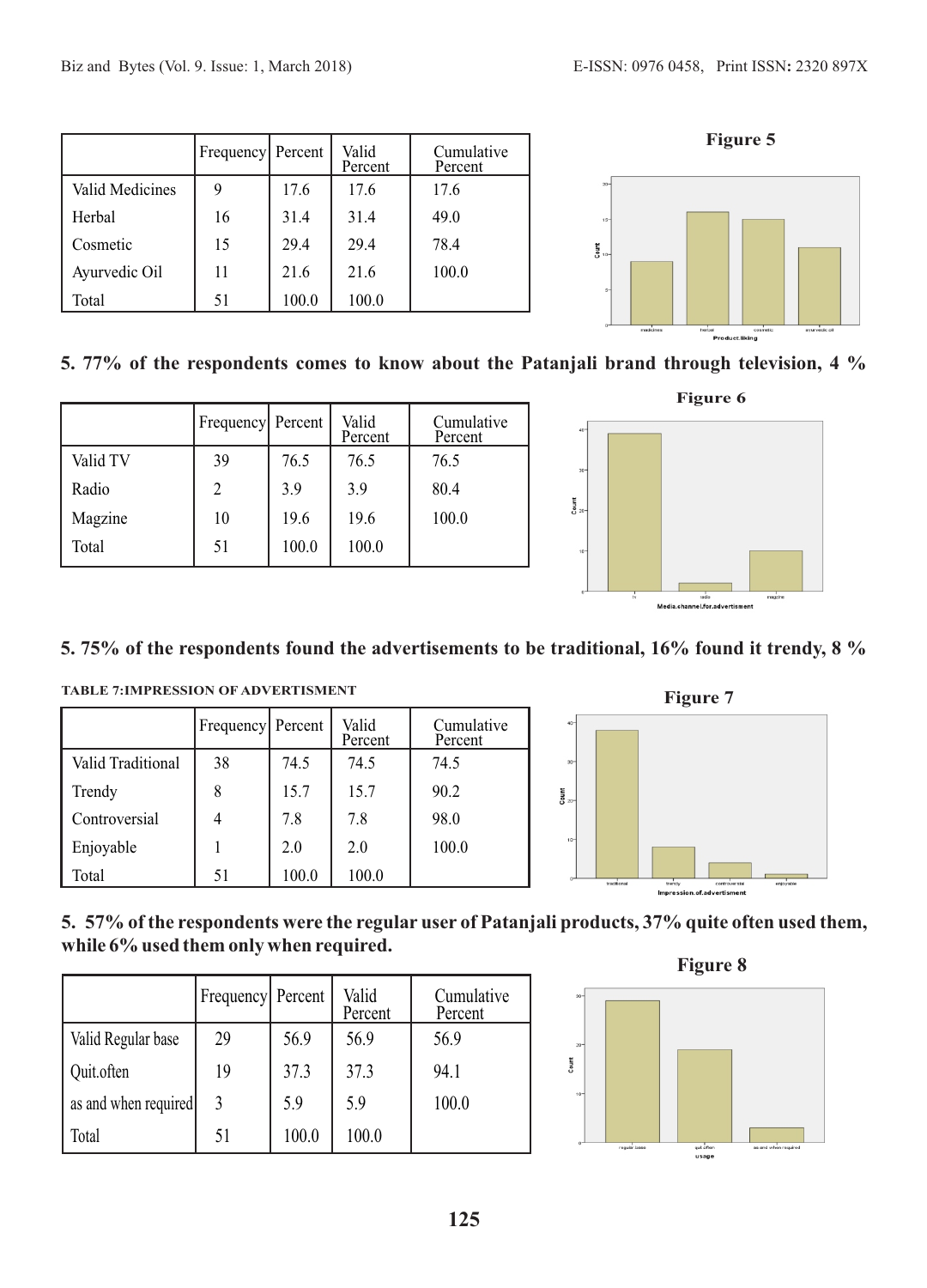#### **5.More than 50% of the respondents found the product easily available when required.**

# **TABLE 9: Availability** Figure 9



#### *5.* **About 65% of respondents have faced no problem while the usage of the product.**

|                | Frequency Percent |       | Valid<br>Percent | Cumulative<br>Percent |
|----------------|-------------------|-------|------------------|-----------------------|
| Valid Yes      | 14                | 27.5  | 27.5             | 27.5                  |
| N <sub>0</sub> | 33                | 64.7  | 64.7             | 92.2                  |
| can't say      |                   | 7.8   | 7.8              | 100.0                 |
| Toal           | 51                | 100.0 | 100.0            |                       |



#### **5. About 51% respondents were satisfied with the cost of the Patanjali product.**

|                | <b>Frequency</b> Percent |       | Valid<br>Percent | Cumulative<br>Percent |
|----------------|--------------------------|-------|------------------|-----------------------|
| Valid Yes      | 26                       | 51    | 51               | 51.0                  |
| N <sub>0</sub> | 25                       | 49.0  | 49.0             | 100.0                 |
| Toal           | 51                       | 100.0 | 100.0            |                       |



#### **12. About 33% respondents found the quality of Patanjali products to be excellent, 59% found them good while 8 % found them satisfactory.**

#### **TABLE 12:Quality** Figure 12

|                 | Frequency Percent |       | Valid<br>Percent | Cumulative<br>Percent |
|-----------------|-------------------|-------|------------------|-----------------------|
| Valid Excellent | 17                | 33.3  | 27.5             | 33.3                  |
| Good            | 30                | 58.8  | 64.7             | 58.8                  |
| Satisfactory    |                   | 7.8   | 7.8              | 7.8                   |
| Total           | 51                | 100.0 | 100.0            | 100.0                 |